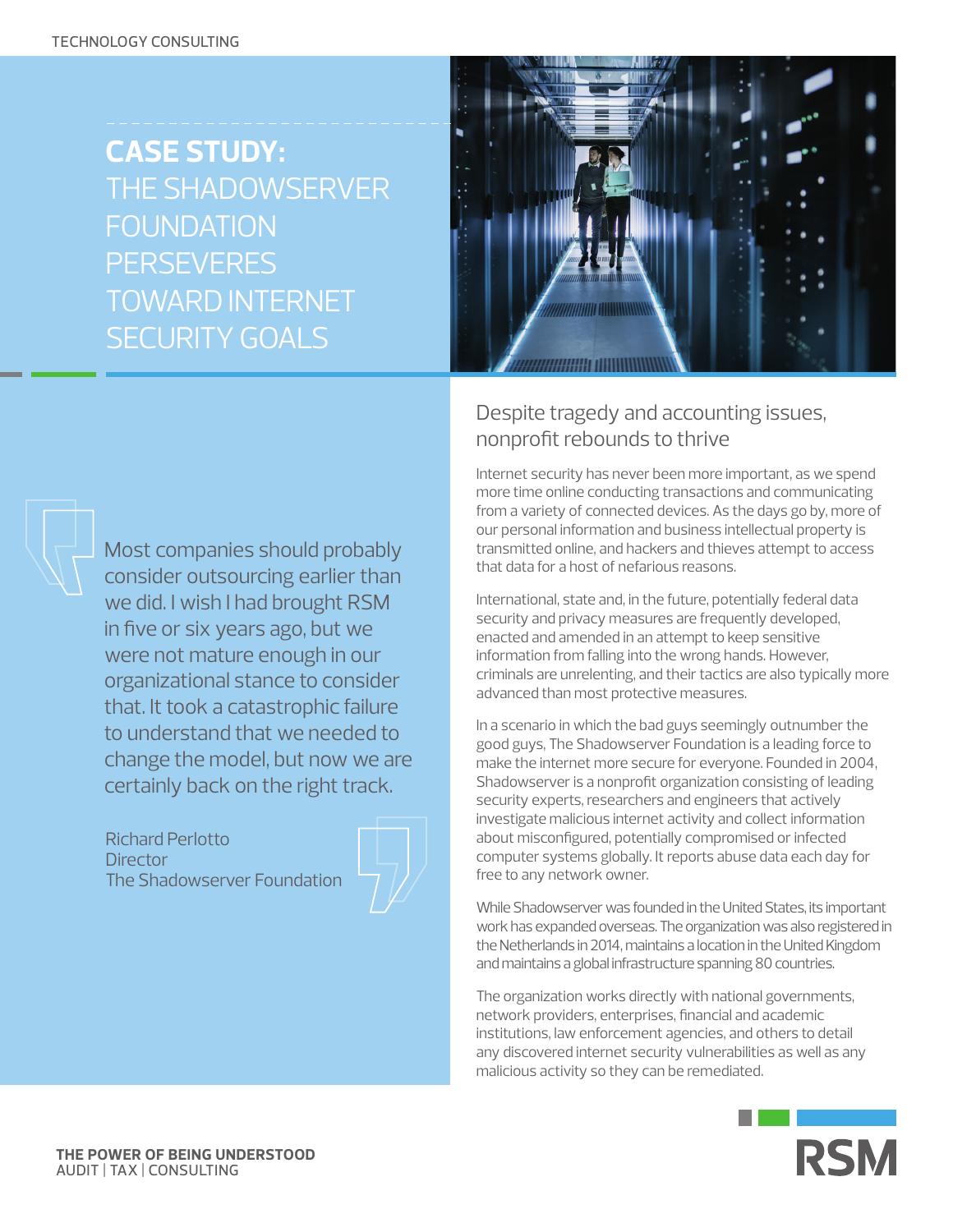The goal of making the internet secure for everyone is daunting, but the amount of work Shadowserver performs toward its mission is staggering. For example, the foundation scans 4 billion internet addresses 45 times per day and ingests and analyzes 713,000 unique new malware samples daily, with 1.3 billion samples in their malware repository.

Unfortunately, similar to many middle market organizations, Shadowserver operates with a limited number of internal staff. A few years ago, multiple significant events occurred simultaneously to threaten the sustainability of the organization.

## **Accounting missteps and tragedy take a toll on Shadowserver**

From the inception of the foundation, it conducted its bookkeeping and recordkeeping within Quickbooks and multiple spreadsheets. It also worked with outside accountants to help the organization prepare taxes and manage nonprofit guidelines. However, the day-to-day operations were heavily reliant on one person, Shadowserver director Richard Perlotto.

"Everything was manual—everything was relying on me," commented Perlotto. "If we had to do invoices or anything with the finances outside of taxes, it was 100% reliant on me."

Some issues started to emerge with the foundation's accountants. They made changes without properly communicating what they had done, and tax considerations such as deductions were irregular and inconsistent when they should have been standardized.

At the same time, Perlotto suffered a tragic death in the family, and understandably stepped away from the organization to focus on his family. However, with so much of the business operations dependent on Perlotto, Shadowserver found itself in a situation where nobody was running the organization and following up with the accounting firm in his absence.

By the time Perlotto returned to the organization, the amount of accounting issues and inaccuracies had caught up to Shadowserver, with books and records that were lacking in several areas. With the accountant not performing as intended, the organization was not up to date from a federal and state tax filing standpoint and the federal government consequently revoked Shadowserver's  $501(c)(3)$  nonprofit status.

Perlotto quickly determined that he needed a business partner to help get the organization's financials back in order and chart a course for success in the future.

"I wanted someone that I could have a permanent relationship with," said Perlotto. "We will probably never have internal finance people, so we needed someone with the history and the expertise to meet our complexities, being three nonprofits, not a single nonprofit."

# **Catching up and building a brighter future**

Shadowserver chose to work with RSM US LLP to revise financial statements and refile its tax returns from 2015–2018, work to regain its nonprofit status, and perhaps most importantly, implement a back-office structure that wasn't reliant on a single person and could persist beyond a potential catastrophic event.

"I interviewed several companies—small corporations and the large corporations," said Perlotto. "RSM scratched several of the itches that I had right away. They were able to bring in several  $501(c)(3)$  experts right away, and they had a variety of experts from within the organization that they were able to bring into the equation quickly to answer my questions."

Shadowserver and RSM worked together for nearly a year performing the accounting cleanup, developing a very close, friendly relationship. That process represented a tremendous amount of work, with a typical week consisting of three meetings and roughly a dozen emails exchanged to scrutinize how items were accounted for.

"The process of fixing the accounting and going through the taxes proved the point of what I was looking for," commented Perlotto. "I wanted an organization that could bring in people as necessary—experts that could deal with the exact problems that I was having. This was not a new thing for RSM, and that gave me confidence moving forward."

RSM's tax team filed the new tax returns and communicated with the IRS to restore Shadowserver's nonprofit status. In addition, the finance and accounting outsourcing group began work on establishing a new, consistent back-office framework to help the organization optimize critical financial processes.

Shadowserver took a major step forward with the FAO platform, gaining automation capabilities within several key functions, including transaction processing, financial reporting, monthend close, and financial planning and analysis. By replacing the previous manual financial processes with scalable technology solutions, Shadowserver has gained more consistency and realtime insight it never had in the past.

The new technology framework is able to better manage the complexity of how Shadowserver's financials must be prepared, due to its international sister corporations. The U.S.-based organization provides a significant amount of support for those entities abroad, so the accounting and reporting must be presented in a different way, which is much more easily captured within the automated approach than in the previous manual structure.

"I have gone from one person to a team," said Perlotto. "Every time there was a question about something, RSM had an appropriately skilled person to answer those questions. While this was going on, RSM was educating me. I have run very large departments in the past, but how you run a department is vastly different than the things you need to consider for an entire corporation, and more specifically a nonprofit."